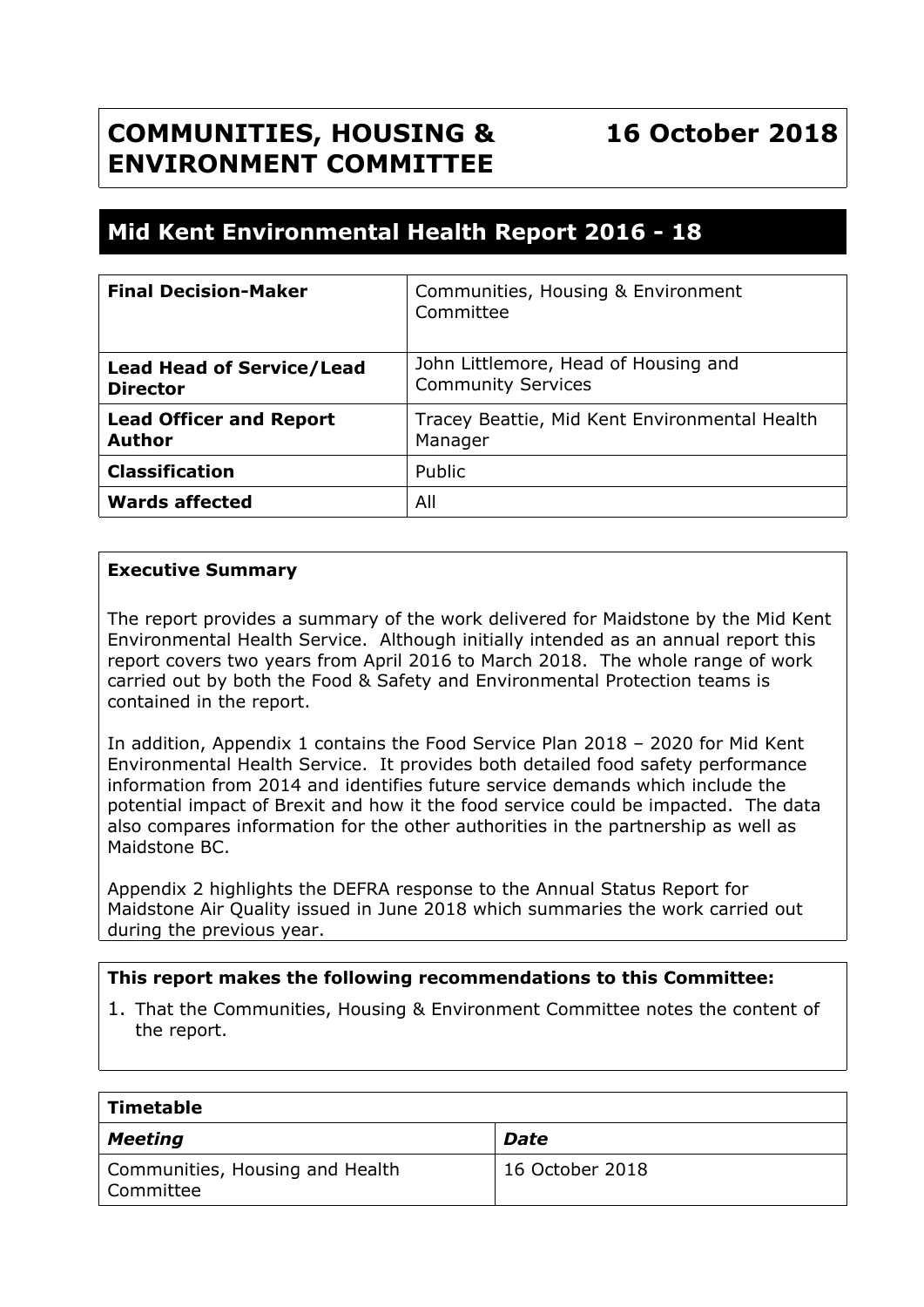# **1. INTRODUCTION AND BACKGROUND**

- 1.1 The Mid Kent Environmental Health Service provides statutory functions for food law enforcement, health and safety at work, pollution permitting regime, private water supply monitoring and the local air quality management regime for Maidstone B.C.
- 1.2 The purpose of establishing a shared service for delivering these functions was to ensure resilience within the professional staff to meet the demands of the highly regulated areas of work to protect the public.

## **Food Safety**

- 1.3 During January 2018 the food safety service was audited by Mid Kent Audit. Their report identified nine recommendations, one medium-risk, six low-risk and two advisory. All actions have been completed.
- 1.4 The **Food Service Plan 2018 – 20,** Appendix 1, provides detailed information of the Food & Safety Teams performance between 2014 and 2017. It compares the service demands for Maidstone with those of Swale and Tunbridge Wells both in terms of routine interventions and reactive complaints and service requests. The Plan was approved by the Partnership Board, which is comprised of representatives from each local authority.
- 1.5 The plan was initially written in March 2018 and could not with any accuracy predict the impact of Brexit on food safety within the service; this unfortunately is still the case. The Food Standards Agency are working with key authorities (notably Kent County Council and Dover District Council) to put a number of contingency plans in place for a range of scenarios including a 'Hard Brexit' option which could have significant impact on Kent authorities. The district has a significant number of warehouses that could increase demand for food exports or with imports and the potential for role with deferred food inspections.
- 1.6 We have ensured that we are in a position to issue Food Export Health Certificates should food businesses apply for these in the coming year. Indeed for 2018 to date we have seen an increase in Food Export Certificates issued to businesses and it is anticipated that this will continue to increase either as a consequence of a Hard Brexit or due to increasing food exports to countries outside the Euro Zone.
- 1.7 In addition to preparing for Brexit we also face significant changes to the way we regulate food safety through the Food Standard Agency's "Regulating Our Future" programme. This covers detailed changes to the what is included in risk rating at inspections by officers to high level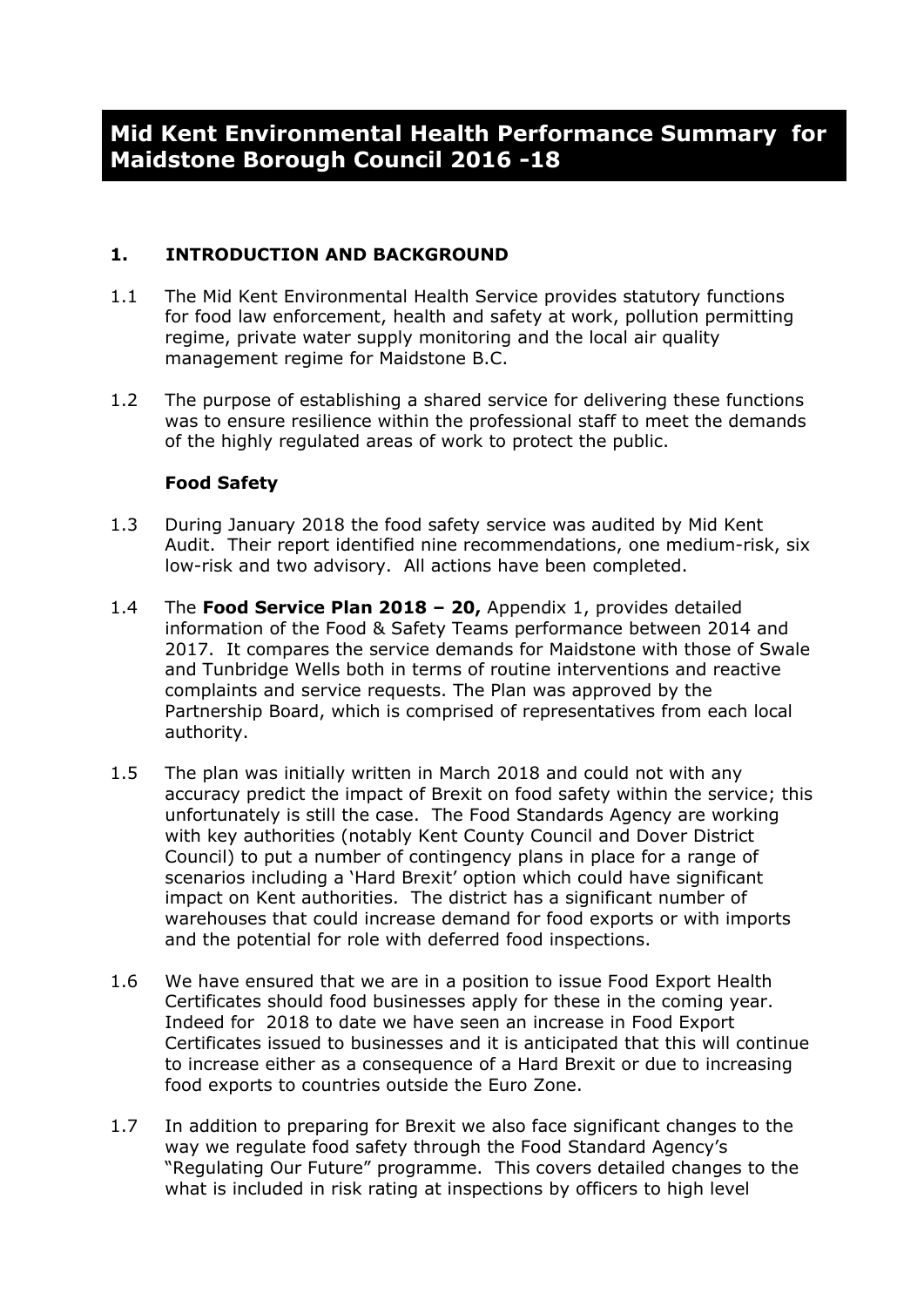strategic changes such as earned autonomy for large food businesses that have their own or independent hygiene auditing services.

# **Health & Safety**

- 1.8 Health and safety enforcement is divided between the Health & Safety Executive (HSE) and local authorities and as such we broadly enforce in retail, leisure and service industries. Any planned health and safety work by the service is undertaken through focused project work agreed at a national level with the HSE. Projects are based on risk, analyse of national accident data and other factors to determine sectors for local authority work.
- 1.9 In the past two years the team have implemented two projects; gas safety in catering establishments and another on warehouse safety. This involved providing an initial training event for officers and a carefully organised programme of joint inspections using information from the database and geographical knowledge to ensure best use of resources.
- 1.10 As well as project work the team have a duty to investigate complaints and accident notified to us through the HSE RIDDOR website. RIDDOR is the official method for businesses to notify authorities of accident, incidents and dangerous occurrences. Not all RIDDOR accidents or complaints require investigation but all notifications are assessed by professional officers and advice given, for example, an incident where no work activity has occurred does not necessarily warrant investigation.

|                                 | 2016/17 | 2017/18 |
|---------------------------------|---------|---------|
| <b>Non Reportable Accidents</b> | 44      | 24      |
| <b>H&amp;S Advice Requests</b>  |         |         |
| <b>Complaints of H&amp;S</b>    | 15      | 22      |
| <b>LOLER notifications</b>      | 3       |         |
| <b>Asbestos Notifications</b>   |         |         |
| <b>Total Number</b>             | 84      | 61      |
|                                 |         |         |

| Table 3: Reactive Health & Safety (Maidstone B C) |  |  |  |
|---------------------------------------------------|--|--|--|
|---------------------------------------------------|--|--|--|

#### **Special Treatments – tattoo, skin piercing, semi-permanent beauty treatments, acupuncture**

- 1.11 The purpose of registering businesses for tattooing and other treatments is to prevent the spread of infectious diseases and protect public health.
- 1.12 The popularity of tattooing and other special treatments continues. Sadly the Tattoo Hygiene Award Scheme implemented in 2015 does not attract general trade support for reasons beyond the control of local authorities. We do encourage businesses to have the highest standards by providing advice and education to businesses and individuals registered with us.
- 1.13 For the past two years the Kent County Showground has hosted a Maidstone Tattoo Extravaganza in April. The event attracts tattoo artists from around the country who give demonstrations of their skills and offer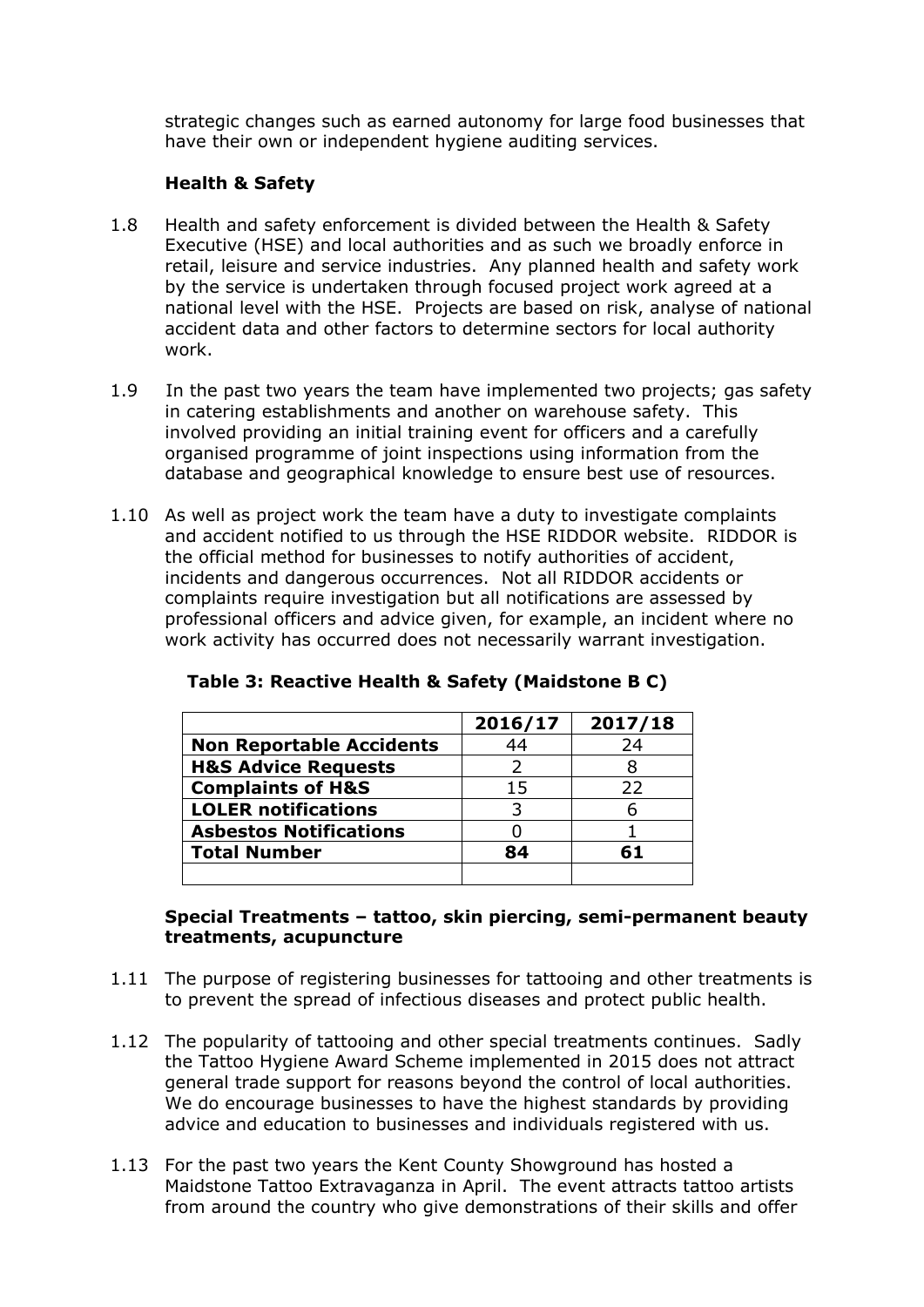tattoos to the public. The popularity of this event appears to have expanded since 2017 when 84 artists attended to 168 attending in 2018. Our role is to work with the organiser to ensure all trader stalls and artists meet the Bye-Laws adopted by Maidstone.

| <b>Special Treatment</b> | 2016-17 | 2017-18 |
|--------------------------|---------|---------|
| Tattooing                |         |         |
| Acupuncture              |         |         |
| Semi Permanent Make-Up   |         |         |
| <b>Cosmetic Piercing</b> |         | 1 ()    |
| Extravaganza Event       | 59      |         |

**Table 4: Special Treatment Registrations (Maidstone)**

# **Infectious Disease Control**

- 1.14 The Food & Safety team investigate individual cases of notifiable disease, such as Campylobacter, E.coli or Legionella. Cases are referred from an individual's GP for laboratory confirmation via Public Health England (PHE) to the local authority. Should we have a food poisoning outbreak we work closely with the PHE to control the outbreak and identify the source of the problem, this may be bacterial or viral, food borne or person to person contact.
- 1.15 The purpose is to control the spread of infection or prevent further cased of food poisoning.

| <b>Causative Organism</b>   | 2015-16        | 2016-17      | 2017-18        |
|-----------------------------|----------------|--------------|----------------|
| Campylobacter               | 208            | 174          | 231            |
| Vibrio Cholera              |                | $\mathbf{0}$ |                |
| Cryptosporidium             | 27             | 16           | 20             |
| Cyclospora                  | O              |              | ŋ              |
| Dysentery (Shigella)        | $\overline{2}$ |              | 4              |
| E.coli                      | 6              | 6            | 6              |
| Unconfirmed Food Poisoning  | $\overline{2}$ | O            |                |
| Outbreak (no organism       |                |              |                |
| identified)                 |                |              |                |
| Giardia                     | 6              | 11           | 13             |
| <b>Hepatitis E</b>          | 2              |              |                |
| <b>Infectious Hepatitis</b> | 2              |              |                |
| Legionella                  |                |              | $\overline{2}$ |
| Leptospirosis               | N              | U            | $\overline{2}$ |
| Listeria                    |                | O            |                |
| Paratyphoid                 |                |              |                |
| Salmonella sp.              | 13             | 16           | 15             |

## **Table 5: Infectious Disease Reports**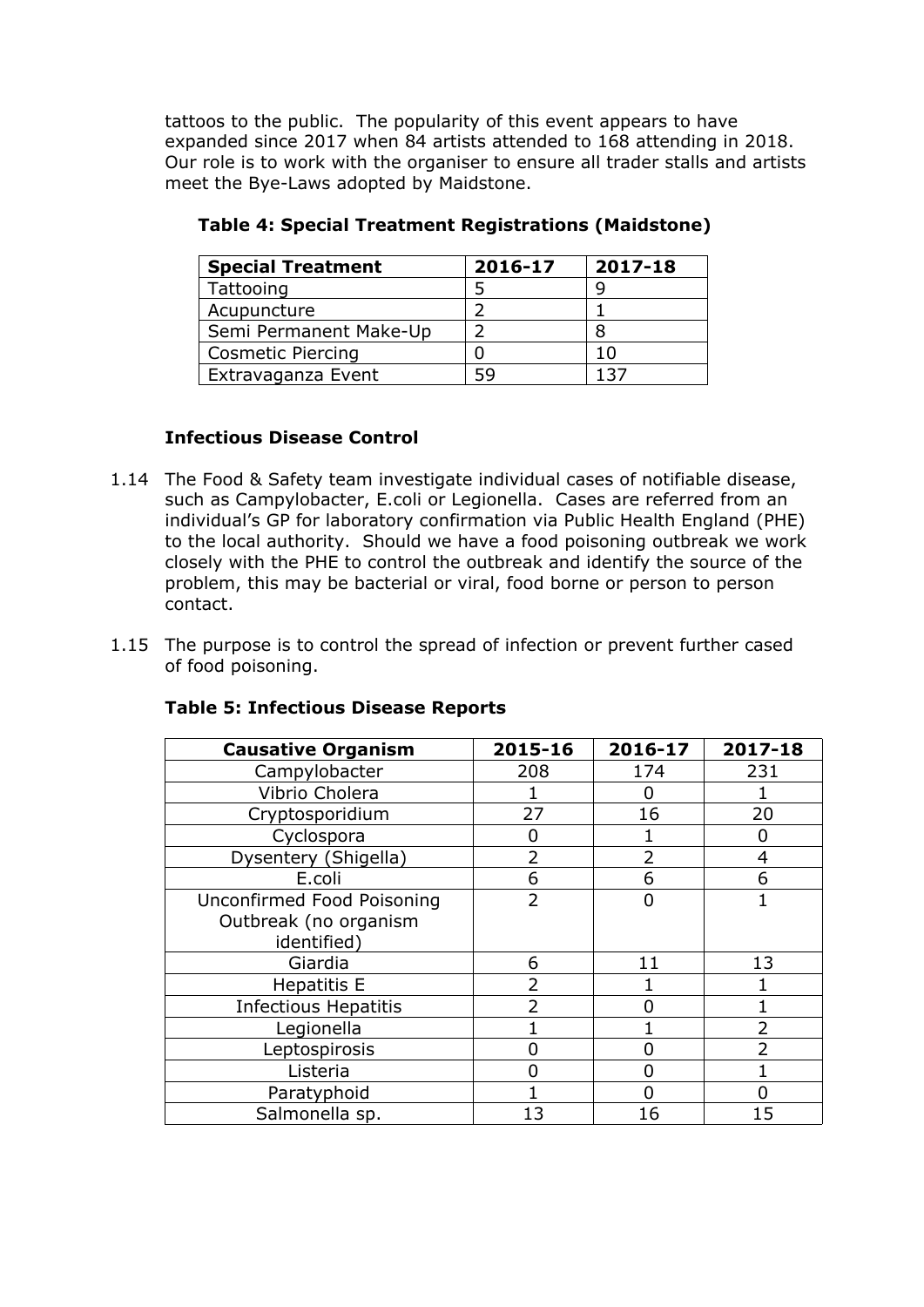## **Environmental Protection**

1.16 Within Mid Kent Service the work of the Environmental Protection Team relates to specialised aspects of environmental protection work such as air quality, the pollution permit regime, and private water supplies. We also aim to 'design out' future environmental problems by working with the planning and development control service to prevent noise, odour or other nuisances to developments.

## **Private Water Supplies**

1.17 There are six private water supplies in the Maidstone area, three are private residences, two commercial sites and one a combined commercial and residential systems. The scheme we operate under is strictly controlled by the Drinking Water Inspectorate. We are required to carry out a risk assessment every five years on each supply to ensure the system and water quality is satisfactory. We also carry out a number of water samples for bacterial quality per year for each supply.

#### **Pollution Prevention Control**

- 1.18 The pollution prevention regime is a DEFRA lead management scheme for the control of industrial/commercial processes which have to potential to pollute our environment. As a local authority we issue permits with conditions, to ensure the businesses achieve the required environmental standards. We inspect these processes under a risk based scheme according to an annual inspection programme.
- 1.19 Maidstone have 42 premises with permits under this scheme, which range from complex processes associated with Vinters Park Crematorium to more straight forward controls at petrol stations and dry cleaners.
- 1.20 One of the business case aims of the shared service was to bring the majority of the inspections within the service across all three authorities to mirror the service delivery by Maidstone. During 2016/17 senior officers completed the process of delivering training to a wider band of officers to enable a wider and more detailed number of inspections to be completed in house. As a service we still use the service of an external consultant to deliver independent inspections of the Crematorium and one other complex industrial process.

# **Air Quality**

- 1.21 Air quality continues to be priority for the team. Over the last two years we have made some significant steps to provide a strategic plan for tackling the air quality issues facing Maidstone through the development of the Low Emissions Strategy 2017. As part of this process, officers delivered a range of specialist working groups on key themes for the strategy such as transport, public health and planning to inform the completion of the strategy.
- 1.22 A number of the actions within the strategy are well under way including the commissioning of a feasibility study into a Low Emissions Zone for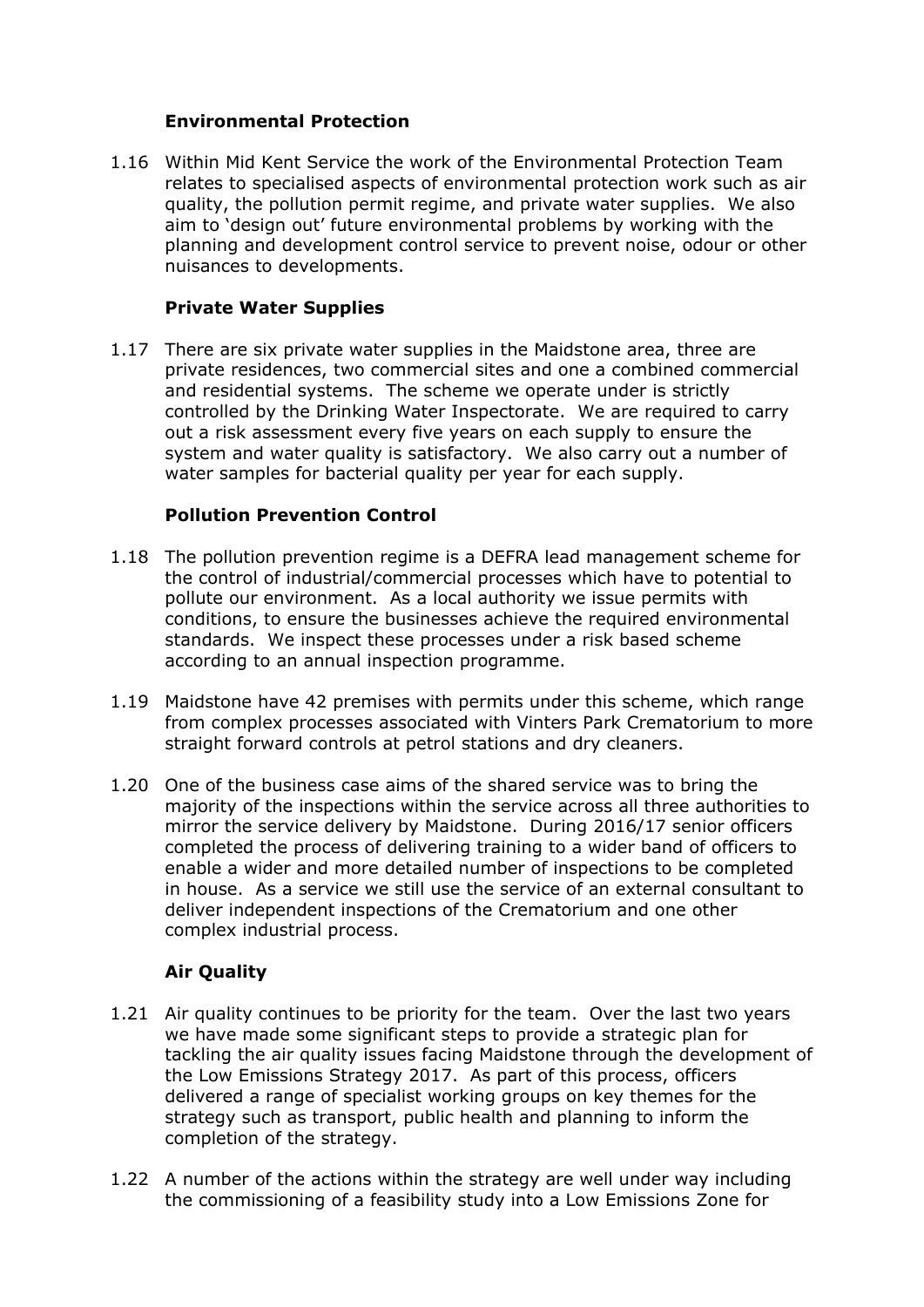Maidstone and the Clean Air for Schools project [http://www.maidstone.gov.uk/home/other-services/environmental-health/additional](http://www.maidstone.gov.uk/home/other-services/environmental-health/additional-areas/clean-air-for-schools)[areas/clean-air-for-schools](http://www.maidstone.gov.uk/home/other-services/environmental-health/additional-areas/clean-air-for-schools). We are also working with KCC Public Health to map information on air quality and health.

- 1.23 In 2017 the Air Quality Management Area was amended and approved by DEFRA to make the AQMA more relevant to areas of poor air quality. It will also rationalise the need to provide air quality impact assessments to developments specifically affected by poor air quality during the planning process.
- 1.24 The team have also delivered the DEFRA grant to improve air quality jointly made in 2013 to Tonbridge & Malling and Maidstone. The grant fund was transferred to Maidstone to deliver in November 2016. October 2018 sees the first of the seventeen retro fitted buses become operational; thirteen with Nu-Venture (Maidstone and Kent wide) and four Arriva buses between Maidstone High Street and Kings Hill.
- 1.25 DEFRA have accepted the 2017 and 2018 Annual Status Reports on Air Quality. The latest 2018 report provides data and information on work undertaken to December 2017 (Appendix 2). Information on much of the air quality work in the borough can be accessed at [www.kentair.org.uk](http://www.kentair.org.uk/)

# **Contaminated Land**

1.26 In March 2016 the reviewed Contaminated Land Strategy was approved by Communities, Housing and Environment Committee. This was necessary to reflect changes in DEFRA guidance, and the economic climate of central and local government. The strategy still reflects the statutory duties placed on the authority and its commitment to improving the level of information it holds on possible sites and the mitigation of contaminated land through development control processes. This was approved at the March 2016. Table 4 below gives the number of requests received by team during the last two years.

## **Planning Consultations**

1.27 A large part of the work of the team relates to providing the Development Management teams providing consultation responses on air quality, noise, potentially contaminated land and lighting. This work is important to resolve current and future environmental issues through design or mitigation controls.

|                                | 2016/17 | 2017/18 |
|--------------------------------|---------|---------|
| <b>Planning Consultations</b>  | 649     | 646     |
| <b>Planning Appeals</b>        | 64      | 68      |
| <b>Contaminated Land</b>       | 40      | 28      |
| <b>Enquiries</b>               |         |         |
| <b>Private Water Enquiries</b> |         |         |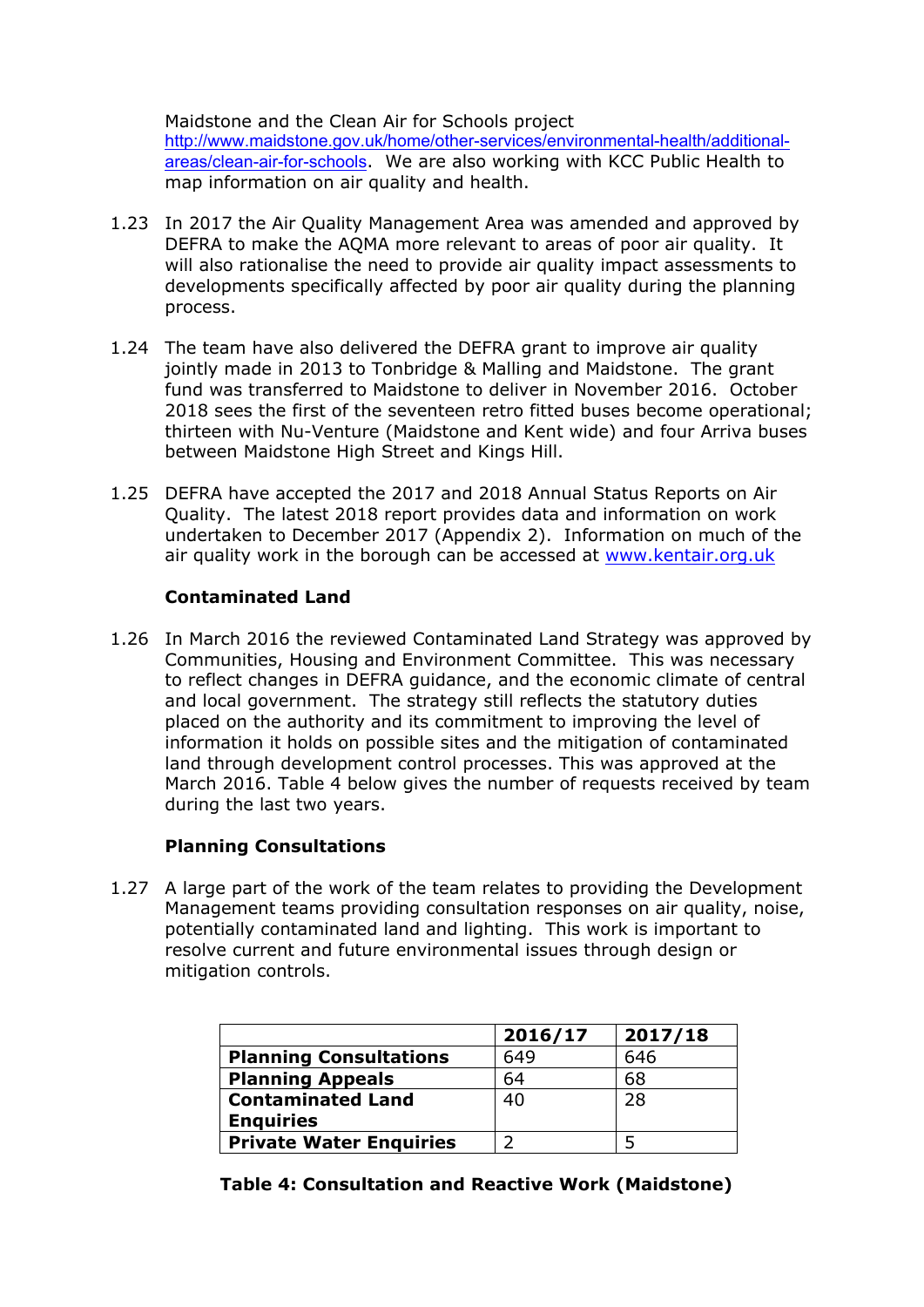# **2. AVAILABLE OPTIONS**

2.1 This report is for information only; it provides a review of the range and volume of work undertaken by the Mid Kent Environmental Health Service for Maidstone.

# **3. PREFERRED OPTION AND REASONS FOR RECOMMENDATIONS**

3.1 The report provides an important means of communicating the work of the Mid Kent Environmental Health Service delivered for Maidstone BC to members of the Communities, Housing and Environment Committee. It provides an overview of the range of work delivered and the issues being addressed by officers.

# **4. RISK**

4.1 This report is presented for information only and has no risk management implications.

# **5. CONSULTATION RESULTS AND PREVIOUS COMMITTEE FEEDBACK**

5.1 No consultation has been required.

## **6. CROSS-CUTTING ISSUES AND IMPLICATIONS**

| <b>Issue</b>                                    | <b>Implications</b>                                                                                                                                                                   | Sign-off                                                                |
|-------------------------------------------------|---------------------------------------------------------------------------------------------------------------------------------------------------------------------------------------|-------------------------------------------------------------------------|
| <b>Impact on Corporate</b><br><b>Priorities</b> | The report is for information<br>only. The Service contributes<br>towards 'keeping Maidstone an<br>attractive place for all' and<br>'securing a successful economy<br>for Maidstone'. | <b>Tracey Beattie</b><br>Mid Kent<br>Environmental<br>Health<br>Manager |
| <b>Risk Management</b>                          | No risk management<br>implications have been<br>identified.                                                                                                                           | <b>Tracey Beattie</b><br>Mid Kent<br>Environmental<br>Health<br>Manager |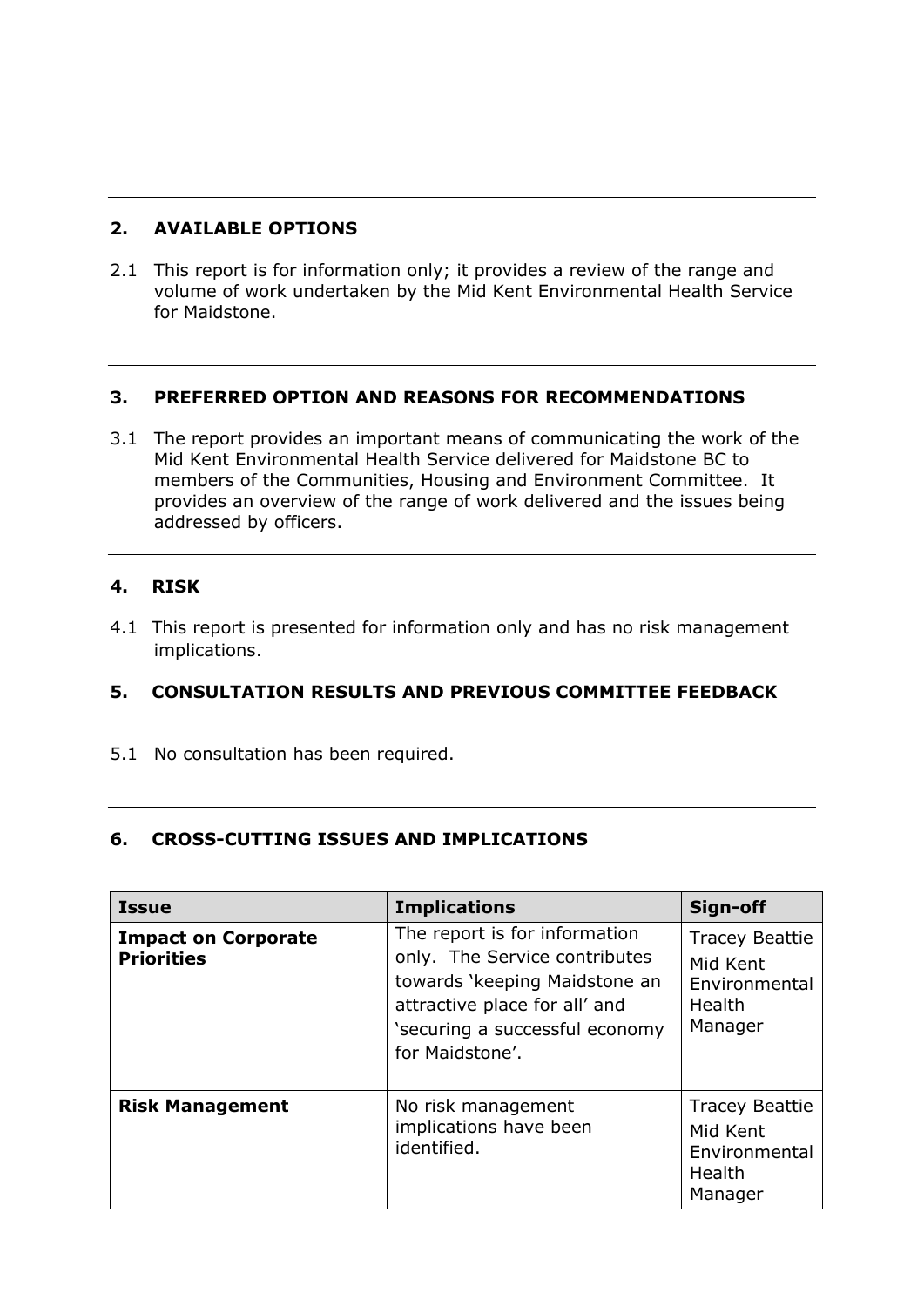| <b>Financial</b>                             | The information set out in the<br>report are all within already<br>approved budgetary headings<br>and so need no new funding for<br>implementation.                                                                                                                       | Head of<br>Housing &<br>Community<br><b>Services</b>                                 |
|----------------------------------------------|---------------------------------------------------------------------------------------------------------------------------------------------------------------------------------------------------------------------------------------------------------------------------|--------------------------------------------------------------------------------------|
| <b>Staffing</b>                              | We will deliver the<br>recommendations with our<br>current staffing.                                                                                                                                                                                                      | Head of<br>Housing &<br>Community<br><b>Services</b>                                 |
| Legal                                        | This report is for information<br>only. Regular reports on the<br>Service's work and performance<br>in relation to the Council's<br>statutory functions as<br>mentioned in the report assist<br>in demonstrating best value<br>and compliance with the<br>statutory duty. | Keith<br>Trowell, Team<br>Leader<br>(Corporate<br>Governance),<br><b>MKLS</b>        |
| <b>Privacy and Data</b><br><b>Protection</b> | There are no specific privacy or<br>data protection issues to<br>address.                                                                                                                                                                                                 | <b>Keith</b><br>Trowell, Team<br>Leader<br>(Corporate<br>Governance),<br><b>MKLS</b> |
| <b>Equalities</b>                            | The recommendations do not<br>propose a change in service<br>therefore will not require an<br>equalities impact assessment                                                                                                                                                | Equalities and<br>Corporate<br>Policy Officer                                        |
| <b>Crime and Disorder</b>                    | No implications have been<br>identified                                                                                                                                                                                                                                   | <b>Tracey Beattie</b><br>Mid Kent<br>Environmental<br>Health<br>Manager              |
| <b>Procurement</b>                           | None identified                                                                                                                                                                                                                                                           | Head of<br>Housing &<br>Community                                                    |

# **7. REPORT APPENDICES**

The following documents are to be published with this report and form part of the report:

- Appendix 1:Mid Kent Food Service Plan 2018 20
- Appendix 2: DEFRA Comments on Maidstone Annual Status Report 2018